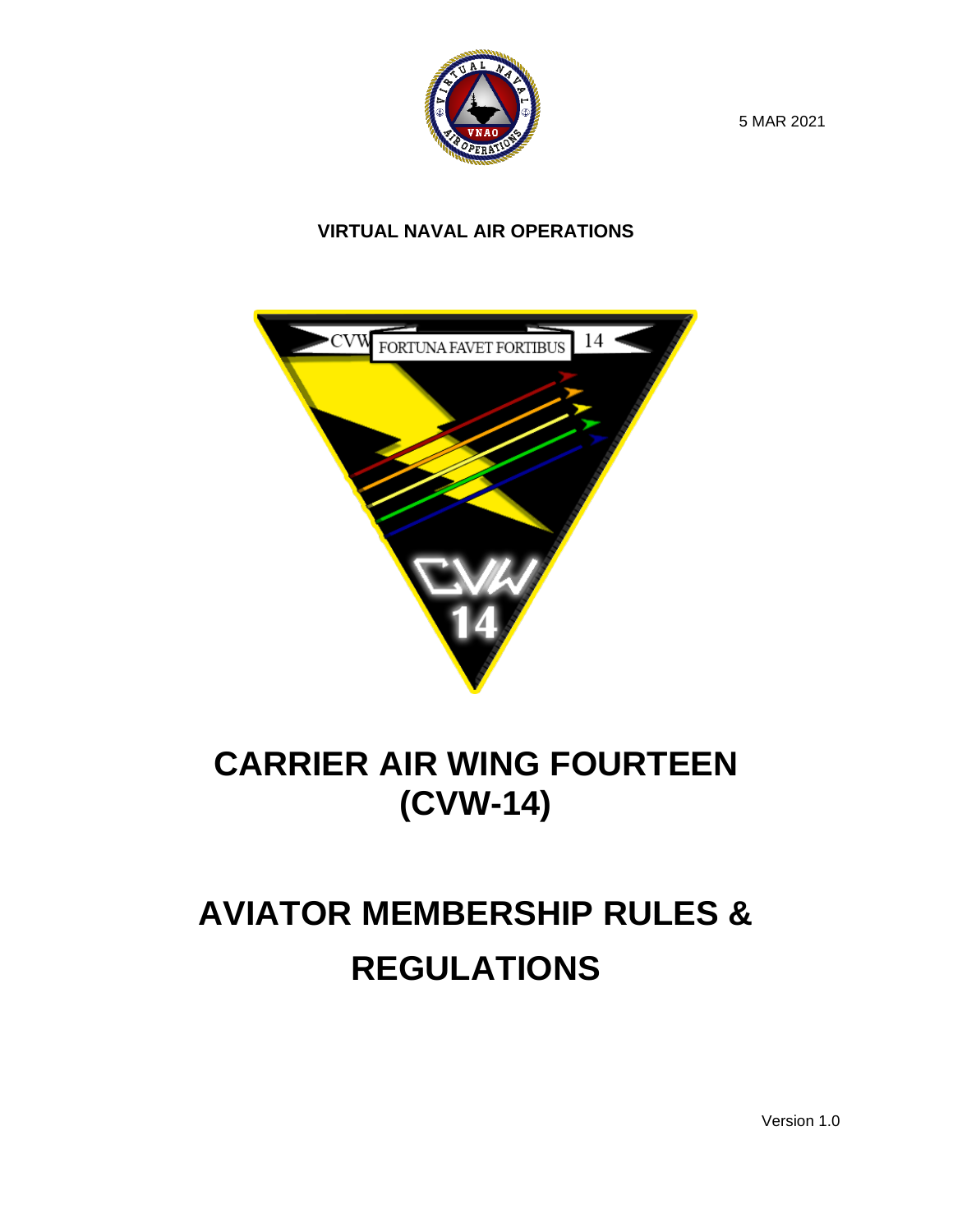#### 0.0. TABLE OF CONTENTS

| <b>TOPIC</b> | <b>PAGE</b> |
|--------------|-------------|
|              |             |
|              |             |
|              |             |
|              | 9           |
|              | 10          |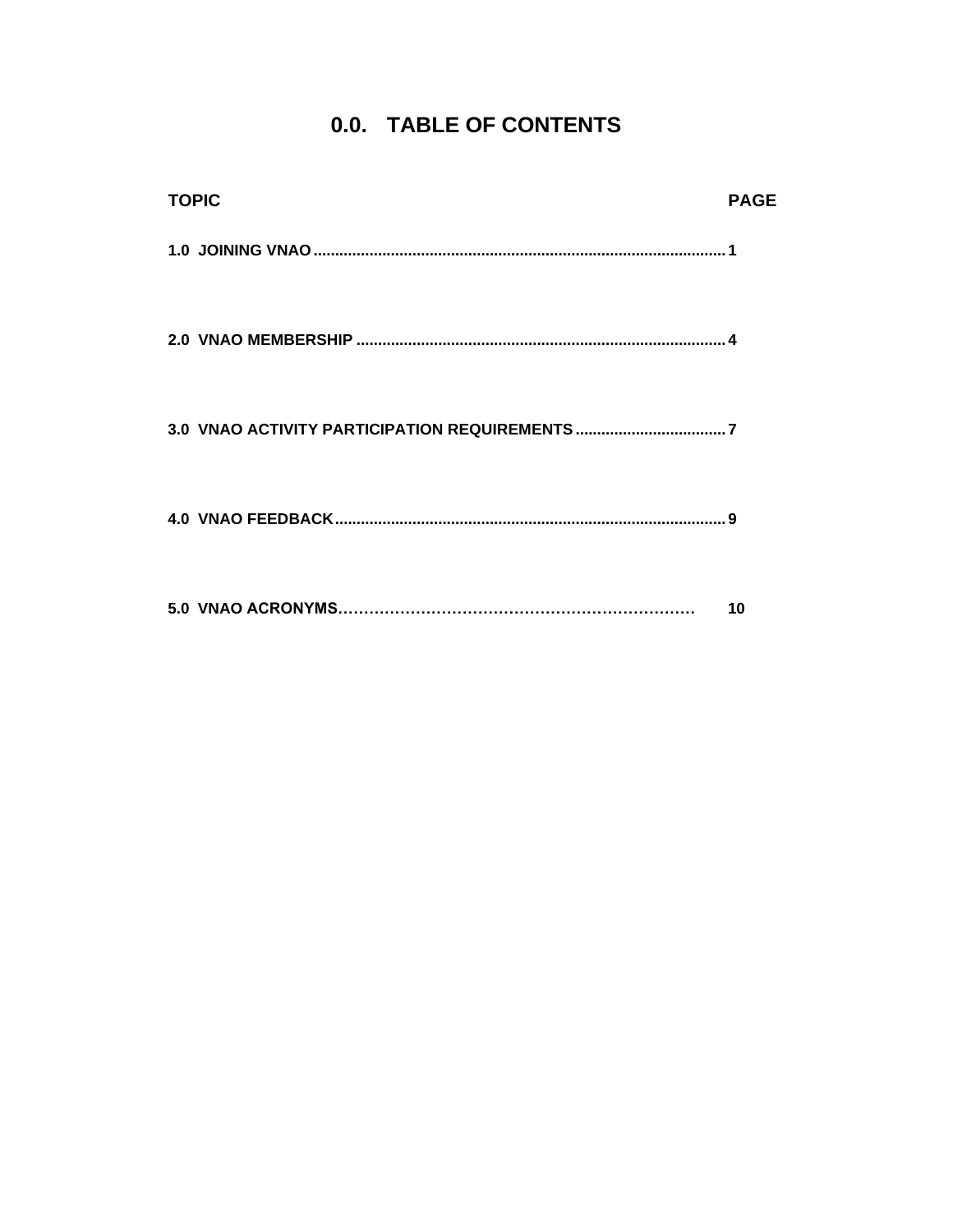#### **1.0. JOINING VNAO**

<span id="page-2-0"></span>**1.1. Joining VNAO CVW-14.** Welcome to Virtual Naval Air Operations. We are an online, flight simulator hobby group, utilizing Digital Combat Simulator (DCS) World to conduct structure carrier wing combat operations similar to those used by the United States Navy. We pride ourselves on have a selected and qualified group of professional and respectable members, who are able to fly in a structured environment, while having fun in the process.

To join and become an active member within VNAO CVW-14, the following conditions must be met:

- Remain within good personal standing with VNAO
- Complete the VNAO Qualification Process and pass the VNAO Qualification checkride within set standards
- Maintain VNAO and Squadron currency requirements

**1.2. VNAO Qualification Process.** Completion of the VNAO Qualification Process is an absolute requirement to becoming a member in VNAO, its wings and its squadrons. Performed on a monthly basis, it allows candidates to demonstrate their ability to perform basic aviate, navigate and communicate procedures as it relates to carrier Case I recoveries aboard the aircraft carrier.

- **1.2.1. Requirements To Participate In VNAO Qualification Checkride.** In order to be officially cleared to participate in the VNAO Qualification, candidates must meet the following criteria:
	- o Conducted an introductory interview with a Squadron CO or XO
	- o Have been a member of a VT squadron for a minimum of one month
	- $\circ$  Passed a Pre-Qualification Checkride with either a Squadron CO or XO of the same airframe type
- **1.2.2. VNAO Qualification Checkride Composition.** In order to pass the VNAO Qualification, cleared candidates will have to perform the following:
	- o Ramp Start from Cold Aircraft. Autostarts are not permitted
	- o Input provided coordinates into aircraft's navigationavionics
	- o Navigate to specified coordinate at assigned altitude
	- o Intercept and perform bearing line rejoin on assigned Tanker
	- o Perform proper aerial refueling procedures and refuel aircraft to specified amount
	- o Parade and Cruise formations
	- o Proper Case I Stack entry and holding procedures
	- o Proper Case I recover procedures to include the overhead break
	- o Six (6) graded carrier traps aboard the aircraft carrier
		- Must complete the 6 passes with a minimal boarding rate of 50% (trap aboard the carrier at least 3 out of 6 passes)
		- Must complete the 6 passes with a minimal total average of 2.5
		- Scores:
			- 4.0 = OK Pass Safe passes that require minimal or no corrections.
			- 3.0 = Fair Pass Safe Passes that require small to moderate corrections.
			- $\bullet$  2.5 = Bolter Safe passes in which aircraft misses all four (4) arresting cables.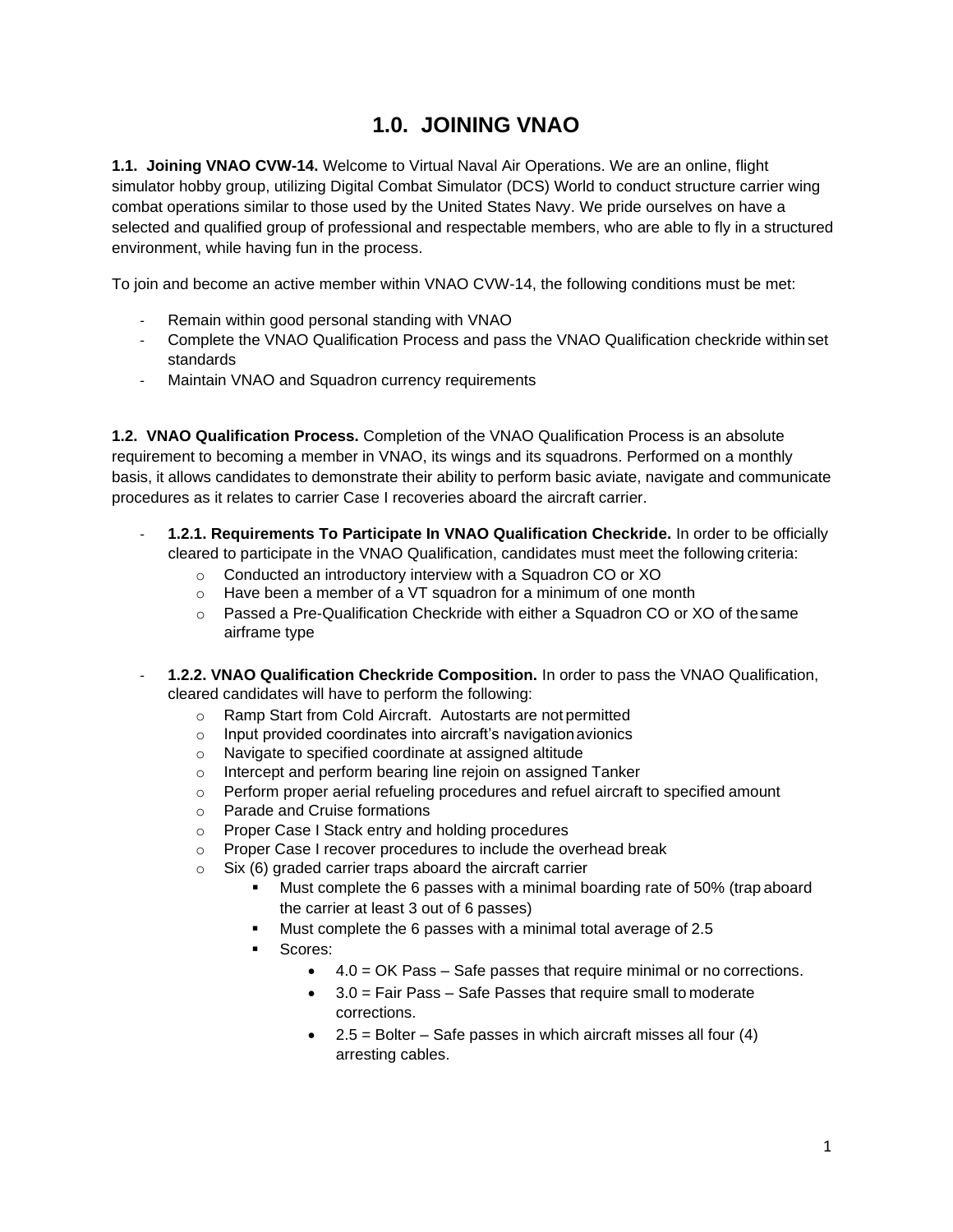- 2.0 = No Grade Generally unsafe passes usually displaying large deviations, or slow or no correction to deviations. All 1-wire landings are automatically considered No Grade Landings.
- $\bullet$  1.0 = Cut Pass Aborted passes due to aircraft being outside safe landing parameters.
- o All associated communication as needed with the following entities:
	- Airport Ground
	- Airport Tower
	- **EXECUTE:** Airport Departure
	- Center
	- Carrier Marshal
	- **Carrier Tower**
	- Carrier Paddles
	- Carrier Deck
- **1.2.3. VNAO Qualification Checkride Automatic Failures.** A crash (other than for emergency or technical reasons) at any time during the qualification checkride will automatically constitute as a failed check ride.
- **1.2.4. VNAO Qualification Checkride Re-Attempts.** Should a candidate attempt a VNAO Qualification Checkride and not pass, said candidate be allow to re-attempt the qualification after four (4) weeks from failed attempt.

**1.3. Training Squadrons.** Training (VT) Squadrons are available for those who desire training and guidance in preparation for attempting the VNAO Qualification. The training is self-paced to the individual candidate and is meant to provide training on all things that are required to pass the VNAO Qualification Checkride. The length of time needed to become sufficiently proficient to be VNAO Qualification ready varies with each individual candidate. Factors such as previous experience, learning ability, availability and equipment can all contribute to the about of time required to become ready. The average amount of time needed for most individuals new to DCS or the DCS aircraft that are utilized by VNAO CVW-14 is between 4-6 weeks.

To join a VT Squadron, candidates have to perform the following:

Express the desire to join a VT Squadron: Express your desire to join a VT to a Squadron Commanding Officer (CO) or Executive Officer (XO) by either Discord message, or verbally through the VNAO TeamSpeak.

Please keep the following in mind while participating in the VT Squadron:

- Availability: While preparing for the VNAO Qualification, most candidates are available 1-2 hours a lesson, 2-3 lessons a week.
- Equipment: Although DCS has been designed to be functional with only a mouse and keyboard, most of the operations conducted within VNAO are usually highly dynamic and require more than the minima set by DCS. The following is preferred if planning to join the VT Squadrons:
	- o DCS World Open Beta
	- o Joystick or Flight stick with included throttle functionality (Hands On Throttle And Stick (HOTAS) setup preferred)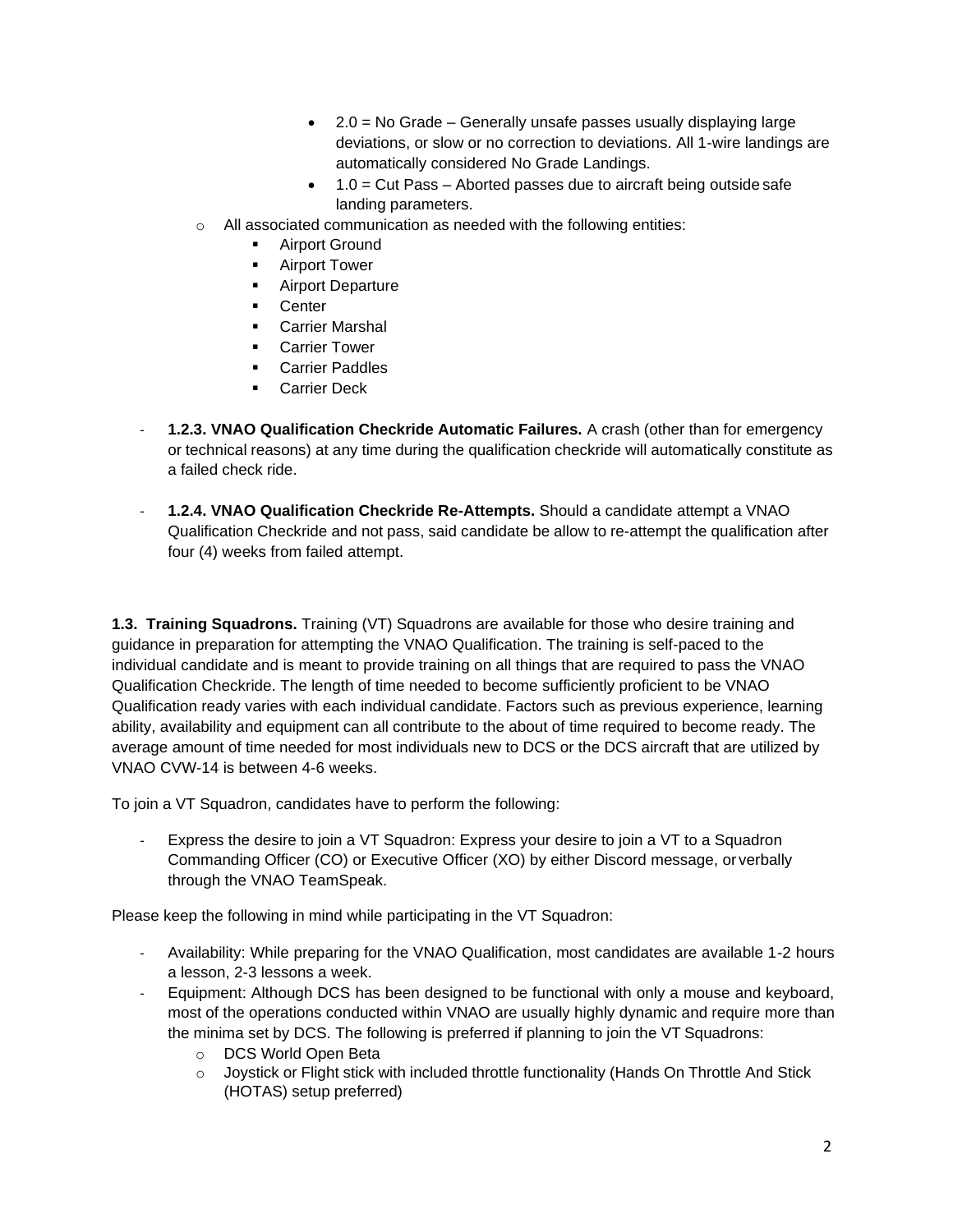- $\circ$  Adequate Internet Connection to use DCS in multiplayer mode without lag problems
- $\circ$  Although it is not essential, a head tracking system (i.e. Track IR or Virtual Reality (VR) Headset) is highly preferred.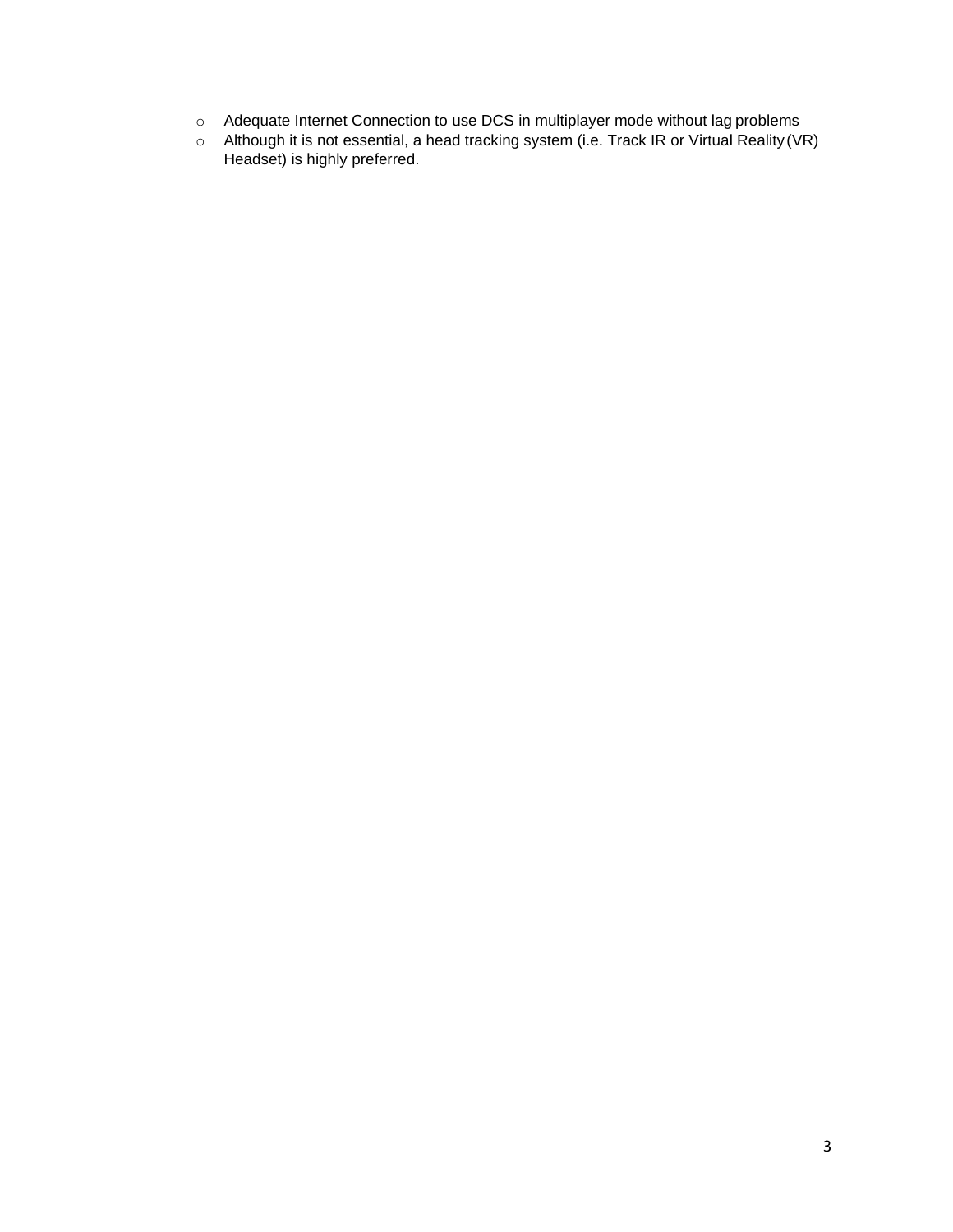#### **2.0 VNAO MEMBERSHIP**

<span id="page-5-0"></span>**2.1 Active Membership Etiquette.** Members of VNAO, CVW-14, and their respective squadron, are expected to display the utmost respect and professionalism participating in VNAO activities and while utilizing VNAO interactive services. These interactive services include, but are not limited to:

- o VNAO Discord Server
- o VNAO CVW-14 Discord Server
- o VNAO Squadron Discord Servers
- o VNAO SRS Servers
- o VNAO TeamSpeak Server
- o VNAO DCS Servers
- o VNAO Social Media Services
	- Facebook
	- YouTube
	- Instagram
	- DCS/Flight Simulator-related Forums
- VNAO currently has representatives from many backgrounds to include countries, races, religions, affiliations, ages and lifestyles. Respect and consideration for all are paramount, so while in the interactive areas mentioned above, avoid the following discussion topics:
	- o Politics
	- o Religion
	- o Racist or Nationalist ideologies
	- o Sexist or Homophobic ideologies
	- o Sexually Offensive or Obscene in Nature
- Due to the wide age and maturity spectrum of our members, limit the use of vulgar oroffensive language while in public voice or chat rooms.
- Anyone shown to be openly displaying racist, nationalist, sexist, homophobic tendencies or ideologies will be immediately removed from VNAO and any of its services.

**2.2 Squadron/VNAO Currency.** Currency requirements exist within VNAO to assure adequate participation in Squadron, Wing and Organizational events, and to assure that members remain proficient in both their airframe operational ability, and in squadron/mission operations. Waivers can be granted for currency requirements on a case-by-case basis.

There are two different currency requirements to remain active within VNAO CVW-14

- **- 2.2.1. Squadron Currency Requirement.** All Squadron members are expected to participate in at least one squadron event every 60 days.
	- $\circ$  Squadron members who have exceeded their 60 day currency requirement will lose their active member status and will be re-assigned as a reserve pilot to their squadron. Squadron members placed in reserve status will lose their assigned MODEX number, which will then be made available for new pilots joining the squadron. Reserve pilotswill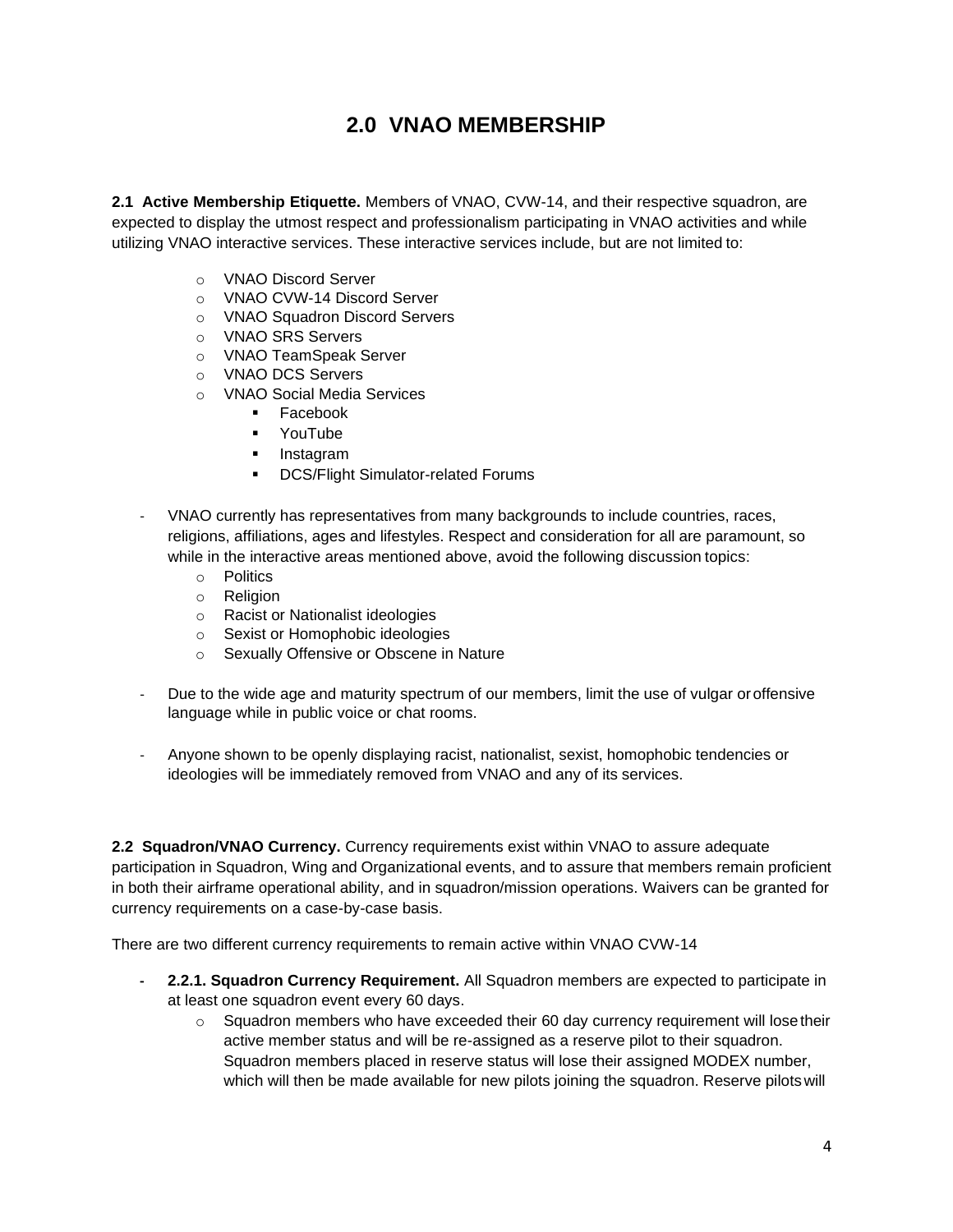not be allow to participate in Squadron, Wing, VNAO Missions, nor represent VNAO in any external or DCS-Level events or competitions.

- o Reserve pilots wishing to be re-assigned back to active status are required to pass a Recertification Qualification. Once the Recertification Qualification is passed, the pilot will be placed back on active status, re-assigned a MODEX number, provided active slots are available within the squadron. If there are no active slots available, this pilot will receive priority choice of the next open active slot once one should become available.
- **- 2.2.2. VNAO Currency Requirement.** All VNAO members are expected to participate in at least one VNAO or squadron event every 90 days.
	- $\circ$  VNAO members who have exceeded their 90 day currency requirement will lose their membership status as both a VNAO member and a Squadron member.
	- $\circ$  Those former VNAO members who wish to rejoin VNAO after having exceeded their 90 day currency requirement are required to pass the VNAO Qualification Process in its entirety.
- **2.2.3. Currency Waivers.** A six (6) month Currency Waiver can be given on a case-by-case basis provided the following conditions are met:
	- o Waiver request is submitted to Squadron CO before currency requirement is exceeded.
	- $\circ$  Reason for waiver must be approved by Squadron CO prior to waiver being upheld. Examples of reasonable circumstances include:
		- i. Personal, family or medical emergency
		- ii. Job or military deployment
		- iii. Extensive equipment failure or overhaul
		- iv. Home move or relocation

**2.3. Additional Airframe Qualifications.** All Squadron Members are allowed to earn VNAO Qualifications for airframes others than their primary one.

All members desiring to qualify on additional airframes must perform the following:

- Become fully qualified on current primary airframe
- Express desire to earn additional airframe qualification with CO or XO

**2.4. Squadron Transfer Process.** VNAO does allow for individuals to transfer from one squadron to another, regardless of airframe or Carrier Air Wing. Becoming a member in more than one squadron at a time is unauthorized.

Those desiring to perform a squadron transfer much complete the following prior to transferring:

- Express desire to transfer to current CO
- Express desire to transfer to gaining CO
- Completed VNAO Qualification in appropriate airframe within the past 30 days.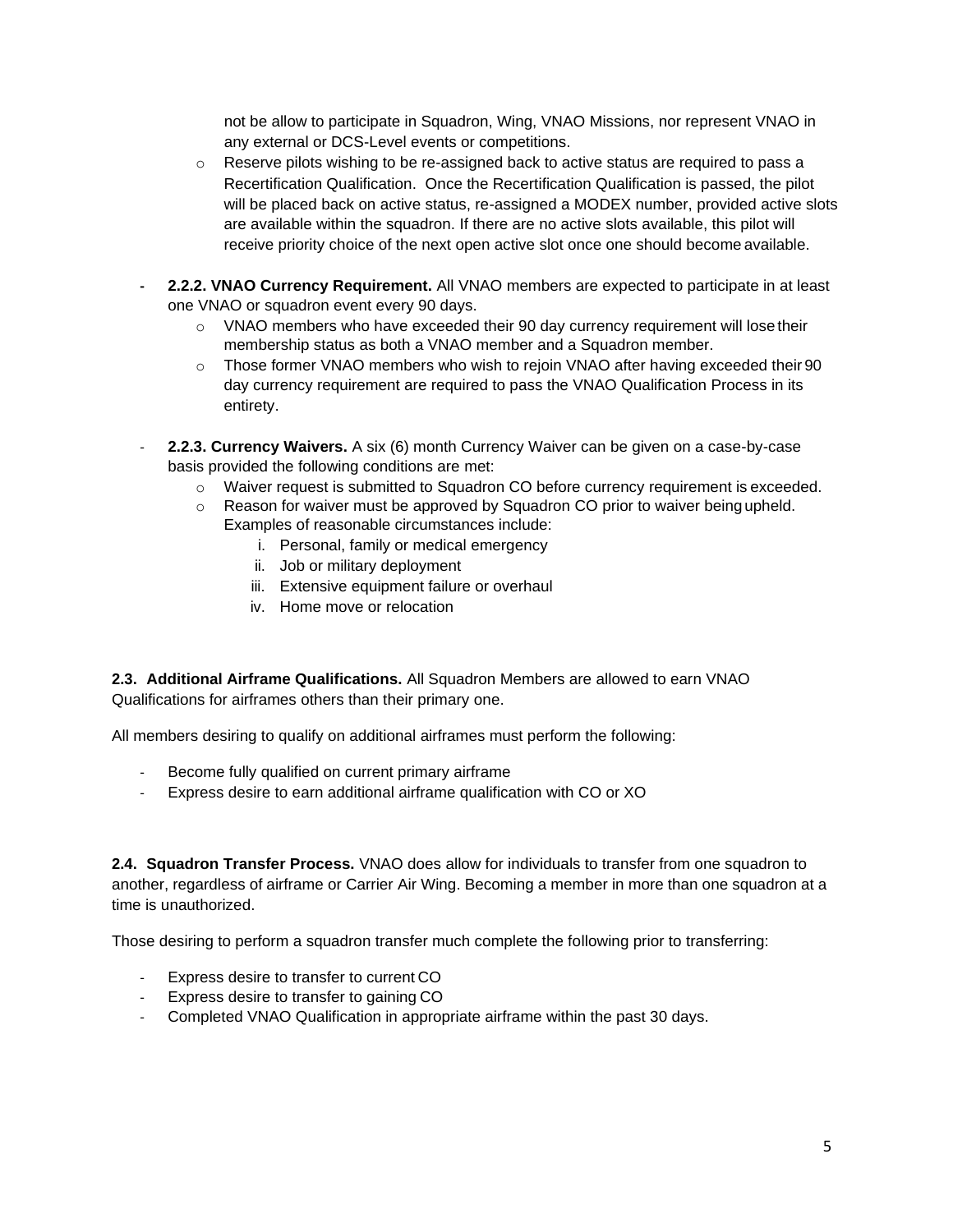**2.5. Creating New Squadrons.** Starting new squadrons can occur within VNAO for two primary reasons. The first and most likely reason results from a current squadron exceeding its membership limit of 12. In this case, a new squadron is created. The second reason is to allow VNAO CVW-14 to provide operations for a new airframe or airframe.

- **-** To start a new squadron due to max member size the following criteria must be met:
	- o Current Squadron much be at 14 members
	- $\circ$  New squadron CO and XO must be identified (usually done with current squadron is between 10-12 members)
	- o Squadron training curriculum created
	- o New squadron website and Discord must be created
	- o New squadron Liveries much be created
- **-** To start a new squadron of a new airframe/airframe the following criteria must be met:
	- o Airframe/Airframe must be used within post-Korea naval air operations
	- $\circ$  Petition to create such a squadron must be sent to wing leadership. A minimum of 8 members needed for petition.
	- o New squadron CO and XO must be identified
	- o Squadron qualification and training curricula need to be created
	- o New squadron website and Discord must be created
	- o New squadron Liveries much be created

**2.6. Leaving VNAO.** If you wish to leave the VNAO organization, contact your CO or XO with your intentions. If able, please be ready to provide your reason or justification to your CO or XO of your intentions to leave.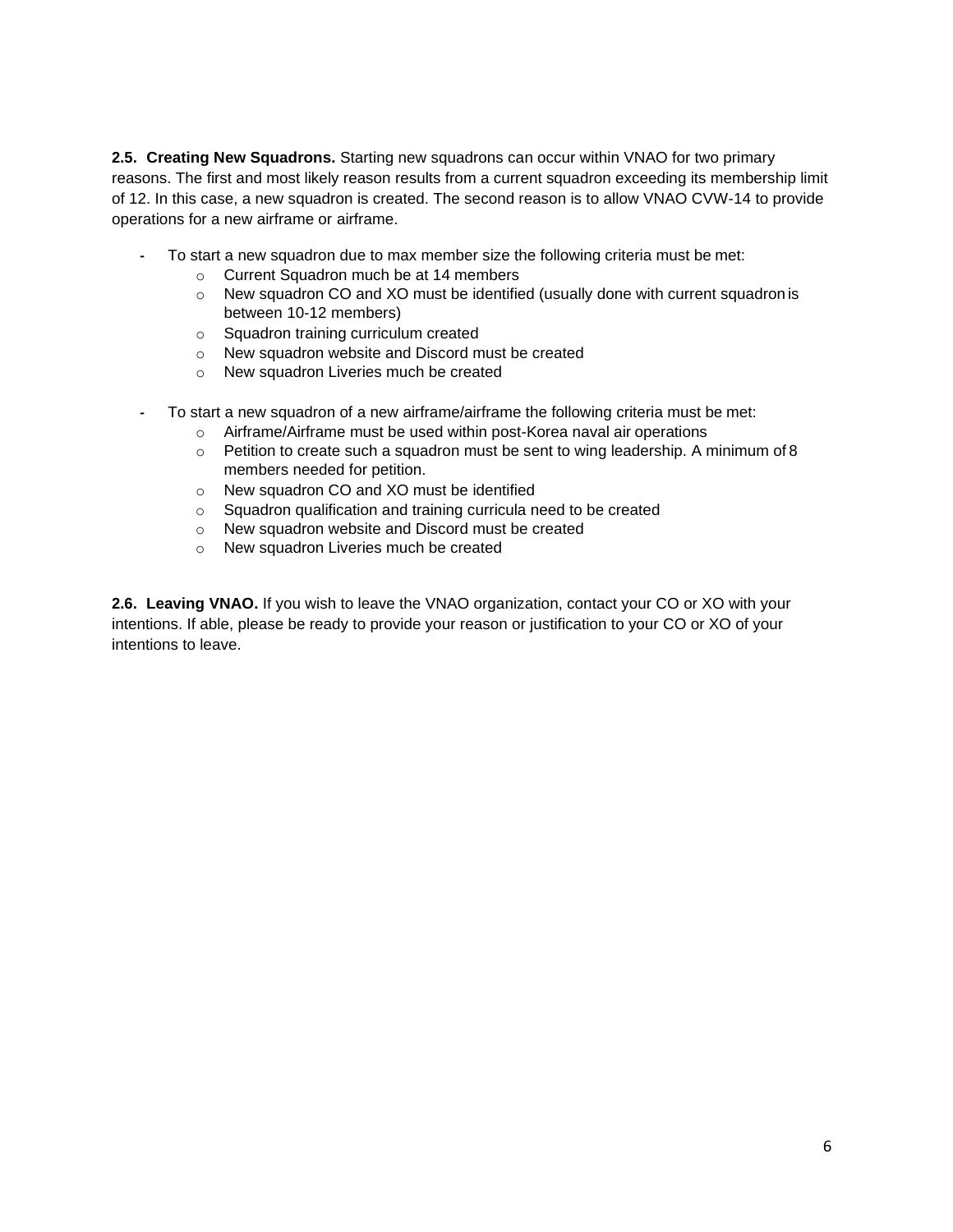#### **3.0. VNAO ACTIVITY PARTICIPATION REQUIREMENTS**

<span id="page-8-0"></span>**3.1. Mission Participation.** Mission participation is important in VNAO as it builds team cohesion and competency within its ranks. Depending on the type of missions, members may be required to have certain combat-related qualifications to participate. Listed below are the different types of missions along with their combat qualification requirements:

- **- 3.1.1. VT Training Missions.** VT Training Missions are primarily for those working to pass their VNAO Qualification. Any and everyone are welcomed to attend.
	- o Qualification Requirements: None
- **- 3.1.2. Squadron Missions.** Squadron Missions are usually hosted at the squadron level. Although other squadrons might be invited to participate, Squadron Missions are meant tobuild unit cohesion, instill spirit de 'corps, and reinforce training among the squadron. Although no specific combat qualifications are required, all participants are usually already assigned to a combat squadron.
	- o Qualification Requirements: VNAO Qualification
- **- 3.1.3. Wing Missions.** Wing Missions are usually hosted by one of the two VNAO Carrier Air Wings and usually involve two or more squadrons within the same wing. Due to theparticipation size and mission complexity, these missions usually require combat-trained and experienced squadron members in order to execute effectively and in a timely manner.
	- o Qualification Requirements: VNAO Qualification, BPI Qualification, TLI Qualification and either SEAD, STRIKE or FIGHTER Qualification.
- **- 3.1.4. VNAO Missions.** VNAO Missions are usually hosted by VNAO organization itself, and usually involve three or more squadrons across the VNAO organization. Much like the Wing Missions, these missions usually require combat-trained and experienced squadron members in order to execute effectively and in a timely manner.
	- o Qualification Requirements: VNAO Qualification, BPI Qualification, TLI Qualification and either SEAD, STRIKE or FIGHTER Qualification
- **- 3.1.5. Requalification Missions.** Requalification Missions are intended for those that need to requalify for carrier qualification or to regain airframe qualification. All VNAO members are welcome to attend these events.
	- o Qualification Requirements: VNAO Qualification
- **- 3.1.6. PVP Tournaments.** Person vs. Person (PVP) Tournaments are meant to provide healthy competition amongst members and guest alike, and also to build cohesion, spirit de 'corps, and introduce potential candidates to the organization. Any and everyone is welcomed to attend these events.
	- o Qualification Requirements: None
- **- 3.1.7. External to VNAO/DCS-Level Events & Missions.** These are events in which VNAO and its members serve as guests. These events usually include large, highly publicized tournaments and large scale co-op missions. As such, those members that are selected to represent the VNAO organization during these events are expected to be of the highest caliber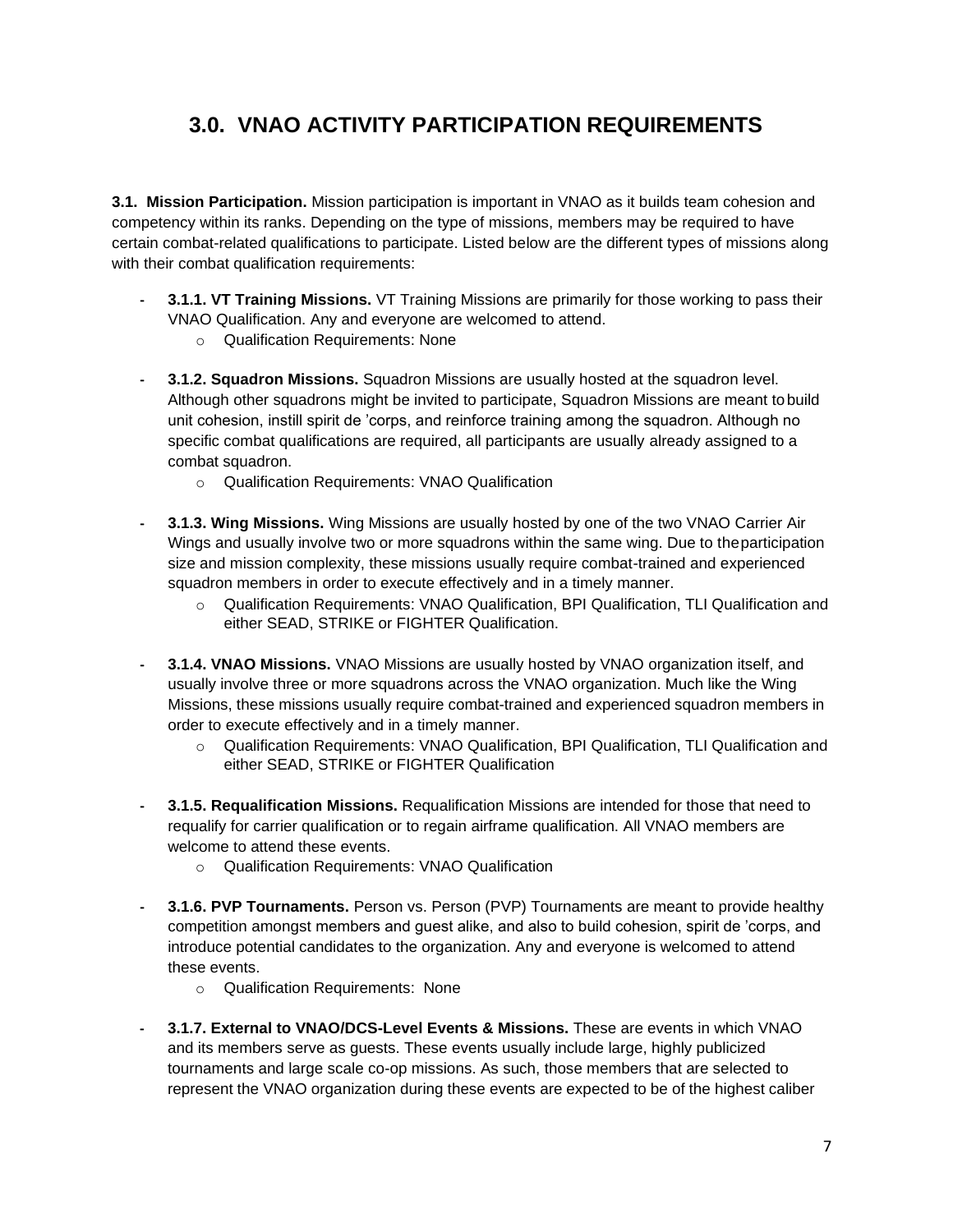that VNAO has to offer in both personal professionalism and combat competency. These members are expected to be fully qualified in their respective airframes with a high level of knowledge and experience in employing their airframe in combat operations.

o Qualification Requirements: VNAO Qualification, BPI Qualification, TLI Qualification, SEAD Qualification, Strike Qualification, Fighter Qualification, Flight LeadQualification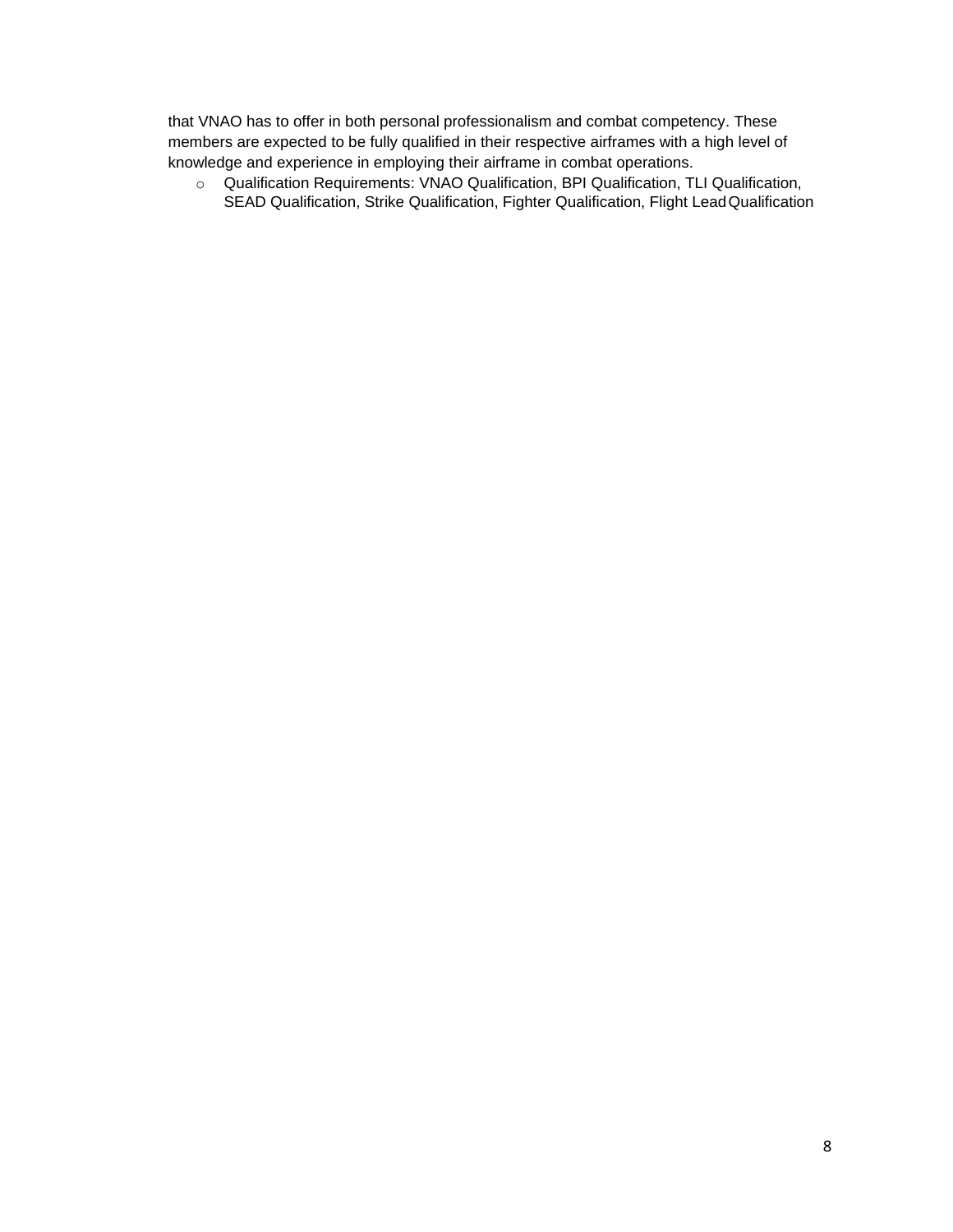#### **4.0. VNAO FEEDBACK**

<span id="page-10-0"></span>**4.1. Comments, Complaints, Observations, Recommendations & Suggestions.** If there are any comments, complaints, observations, recommendations and/or suggestions to improve any of VNAO's, processes, activities or member experience, please let us know by contacting your CO, XO, CAG or DCAG.